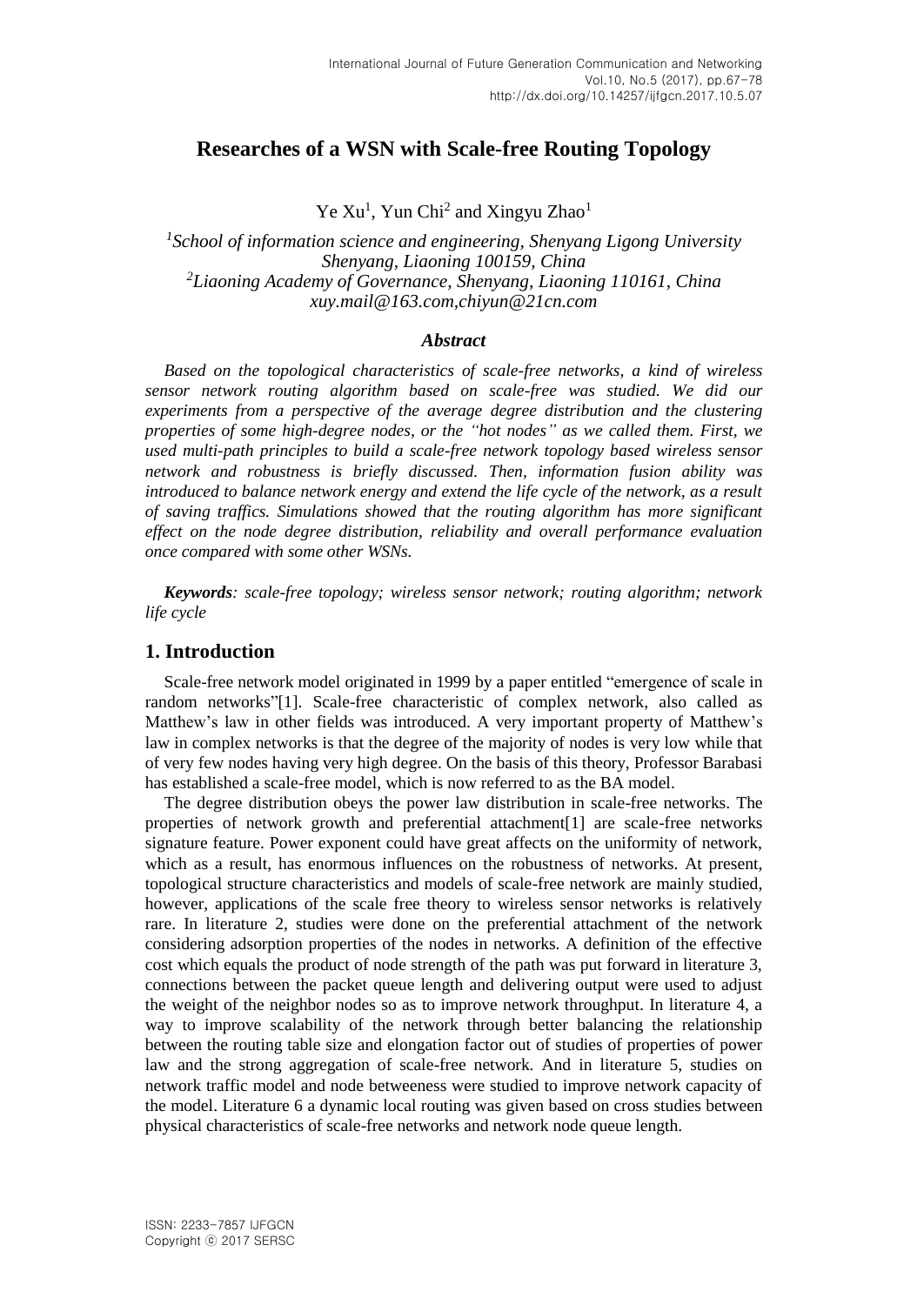In literature 7, influences on routing networks by network topology and the processing speed of the nodes was studied. Method of parameter optimization of both static and dynamic models were put forward. The literatures mentioned above give different studies from diverse point of view, however, topics on routing WSN from complex networks properties are rarely studied.

In this paper, we'll focus on a scale-free routing algorithm, named as SFRA, designed by properties of scale-free topology in complex networks, and topics such as data transmission, network energy consumption, surviving nodes number and the network life cycle are mostly covered.

### **2. Scale Free Network Model**

Properties of network growth and preferential attachment are the two keys while constructing a scale free network topology. And due to these characteristics, we can give an explanation why scale-free networks tend to have power-law distribution. Therefore, scalefree networks can be also called as the network with a power-law distribution in nodes' degree.

With these properties, we could try to establish a certain preferential attachment mechanism in wireless sensor networks, which might be able to balance the energy distribution of sensor nodes, thereby extend the life cycle of network. Besides, network topology could also be controlled to result in uniformities in the network, which in return, would result in a good capability of robustness against random and target attacks[9][10]. Since the wireless sensor network with scale-free properties is a network having a major of nodes with rather low degree but a small number of nodes with very high degree, it is important to study the energy consumption of nodes with high degree in extending life cycle point of view.

Scale-free network is different from regular network and small-world network. It's a kind of complex network constructed to be a topology between regular networks and random networks by certain policies.

#### **2.1. Scale-free Network Properties**

Some of the basic definitions of the scale-free network are as follows:

Definition 1: assuming that undirected graph  $G=(V,E)$ ,  $N=|V|$  represents the number of nodes in the network,  $M=|E|$  is the number of edges of the network. The degree of node  $I$  is defined as: the number of nodes  $I$  and the neighbor nodes connected, remember to do *ki*.

Definition 2: Degree of a random node in network is called degree distribution. Node degree in Scale-free networks follows a power law distribution with function of  $p(k)$ , which means any node in the networks have a probability  $p$  having  $k$  edges. Then the relationship between the  $p(k)$  and the size of node  $k$  is:

$$
P(k) \propto k^{-\gamma} \tag{1}
$$

We can judge whether a network has power-law properties by equation (1).

Definition 3: The network with power-law distribution in nodes follows the law of Matthew. A majority of nodes have very low degree but very few nodes have very high degree. The nodes with high degrees are called hot nodes, while the others are called common nodes.

Definition 4: During a network growth, once a new node is added to the networks, there is a high probability that it has priority to connect some kind of nodes with certain properties, i.e., nodes having high degree. And this is called preferential attachment in network topology growth.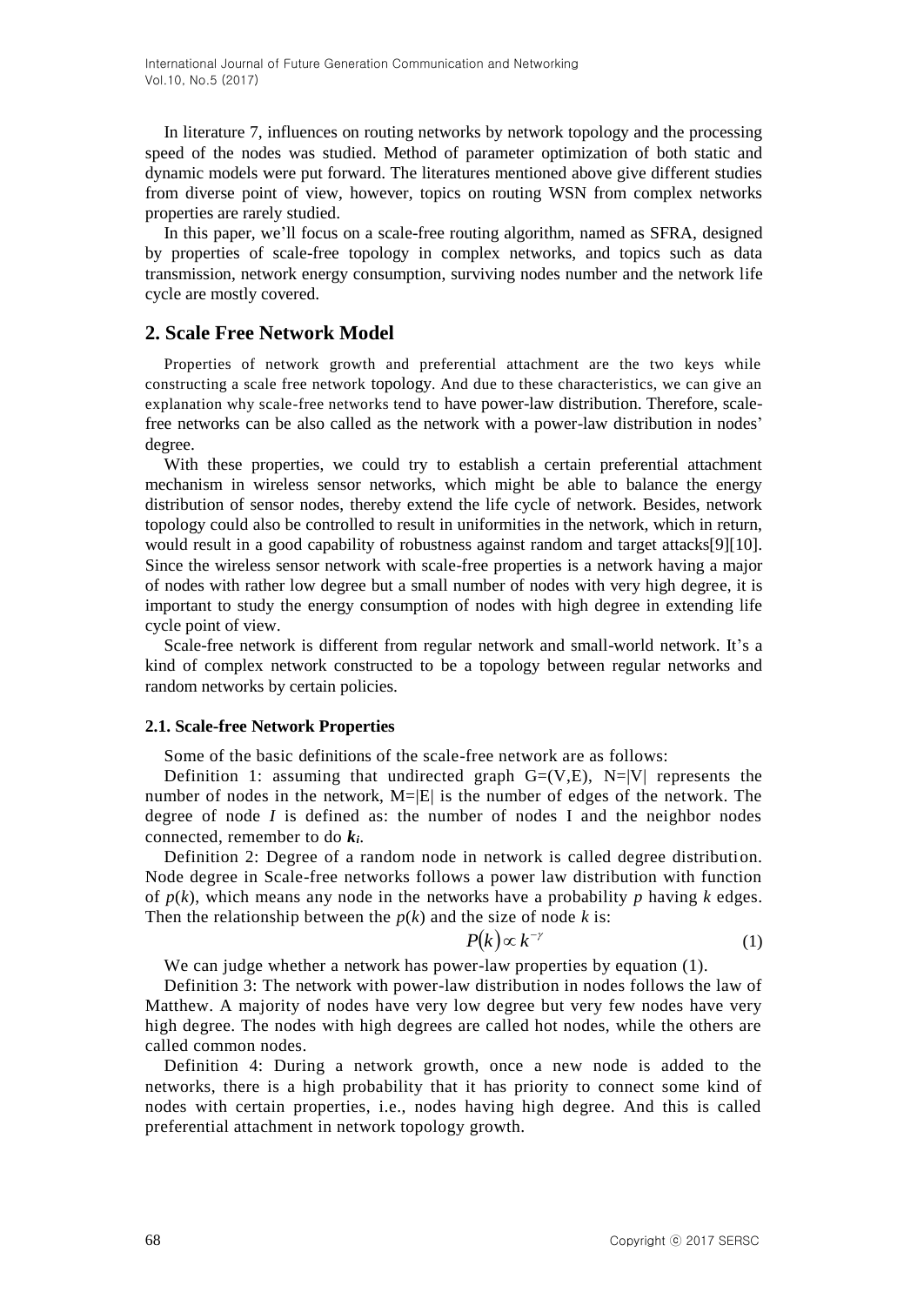Definition 5: Clustering coefficient gives definition of the relations between one node and its neighbors in the network, and it also shows how much nodes could aggregate or closely connected to each other in the network:

$$
C_i = \frac{2E_i}{k_i(k_i - 1)}\tag{1}
$$

In which,  $k_i$  is the degree of node *I*,  $E_i$  is the number of edges between  $k_i$  nodes and node *I*, and  $\frac{k_i(k_i-1)}{2}$  represents the total number of possible edges between  $k_i$ nodes<sup>[9]</sup>.

Definition 6: A small size network consisting a hot node and other neighbor nodes in the network is defined to be a cluster in the network, and the hot node in this cluster is called the head( $CH$ )<sup>[10]</sup>. Nodes that are connected to all these heads are called the sink nodes in the networks.

Definition 7: The scale free network is highly robust against random attacks, and is vulnerable during a deliberate or target attack.

#### **2.2. Network Topology Model**

Wireless sensor networks based on scale-free properties are constructed by the connection of common nodes, hot nodes and sink nodes. Hot nodes and common nodes form clusters. Several hot nodes could form an upper layer of cluster by connecting to each other, and so on until all cluster heads connect to the sink node. In this view, the networks is divided into different layer of clusters connected to each other through cluster heads or hot nodes.

Common nodes function to receive, store and transmit messages, while hot nodes function to receive messages from the common node. The messages would be routed and transmitted to upper layer of hot nodes or sink node (once in the last layer of clusters) after message handling by information fusion so as to save energies.

In the initial state, the network contains  $m<sub>0</sub>$  isolated nodes.

(1) Growth Characteristics: During each time period, a new node will be added to the network and connect with other nodes in the network.

(2) Preferential Attachment: Assuming the node I has self adsorption index A, then the probability of the newly added nodes connected to node *I* is  $\Pi_i$ , then:

$$
\Pi(k_i) = \frac{k_i + A}{\sum (k_j + A)}\tag{3}
$$

After time period *t*, we could get the network with nodes *N=t+m<sup>0</sup>* and edges *mt*.

*j*



#### **Figure 1. Topology of Wireless Sensor Network with Scale-free Properties**

As is shown in figure 1, common nodes are connected to the hot node at the bottom layer. The hot nodes of bottom layer, however, connect to each other to form the upper layer, and eventually reach the sink node. During topology construction period, the newly added common nodes would try to connect to certain nodes by degree and adsorption index of hot node according to preferential attachment properties, and send the connection messages to the hot node. After the hot node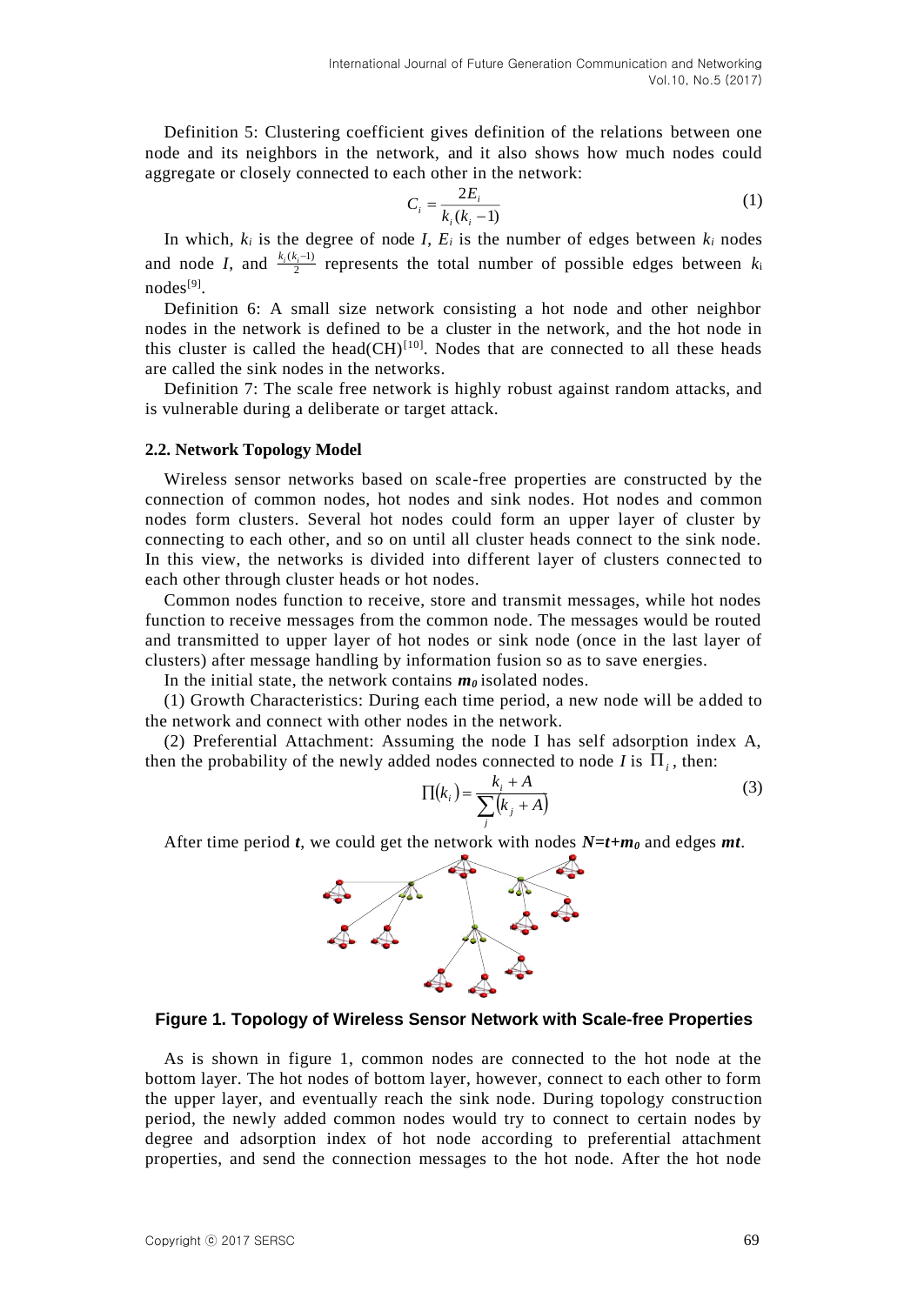International Journal of Future Generation Communication and Networking Vol.10, No.5 (2017)

receives all the messages, it will generate a TDMA signal and notify all the common nodes. Then the common node stores the cluster header information of its cluster. This procedure repeats till all nodes are added and the connections between the cluster header and common nodes is established. Some of the newly added common nodes, of course, would be transferred into hot nodes during constructions.

### **3. Mathematical Analyses**

We try to solve the node degree distribution in the wireless sensor networks by means of continuous domain theory<sup>[11]</sup>. Assume a new node  $I$  joins the network with  $m_0$ +*t* nodes at the time *t*, and the degree  $k_i$  of node *I* is a continuous variable. Then the rate of continuous change rate of  $k_i$  is:

$$
\frac{\partial k_i}{\partial t} = m \cdot \pi(k_i) = m \cdot \frac{k_i + A}{\sum_j (k_j + A)}
$$

(4)

At *T* time, the total network node degree is:

$$
\sum_{j} (k_j + A) = 2mt
$$
 (5)

Substitute equation (5) into (4), we get the simplified equation:

$$
\frac{\partial k_i}{\partial t} = m \cdot \frac{k_i + A}{\sum_j (k_j + A)} = m \cdot \frac{k_i + A}{2mt} = \frac{k_i + A}{2t}
$$

6)

Solving differential equations, and substituting the initial conditions  $k_i(t_i) = m$ . After calculation and simplification, we get:

$$
k_i(t) = (m+A)\left(\frac{t}{t_i}\right)^{\frac{1}{2}} - A \tag{7}
$$

Then the probability expression of node *I* degree less than *k* is:

$$
p(k_i(t) < k) = p(((m + A)\left(\frac{t}{t_i}\right)^{\frac{1}{2}} - A) < k) = p(t_i > t\left(\frac{m + A}{k + A}\right)^2) = 1 - p(t_i \leq t\left(\frac{m + A}{k + A}\right)^2) \tag{8}
$$

Since only one node is added into the networks each time period, we take for granted that *t<sup>i</sup>* follows an uniform distribution and its probability density function is  $p(t_i) = \frac{m_0 + t}{m_0 + t}$  $(t_i) = \frac{1}{t_i}$ . After substitution we get equation:

$$
p(k_i < k) = 1 - \left(\frac{m+A}{k+A}\right)^2 \frac{t}{m_0 + t}
$$
\n(9)

And it would be simplified into:

$$
p(k) = \frac{\partial p(k_i(t) < k)}{\partial k} = \lim_{t \to \infty} \frac{t}{m_0 + t} \cdot 2(m + A)^2 (k + A)^{-3} = 2(m + A)^2 (k + A)^{-3} \tag{10}
$$

From the above we could find that the node degree distribution of the wireless sensor network follows a power law distribution of  $2(m+A)^2(k+A)^{-3}$ , which could be a proof that the constructed wireless sensor networks has properties of scale-free networks.

The above analyses that the degree distribution of wireless sensor network follows the power law distribution are primary knowledge for our next works.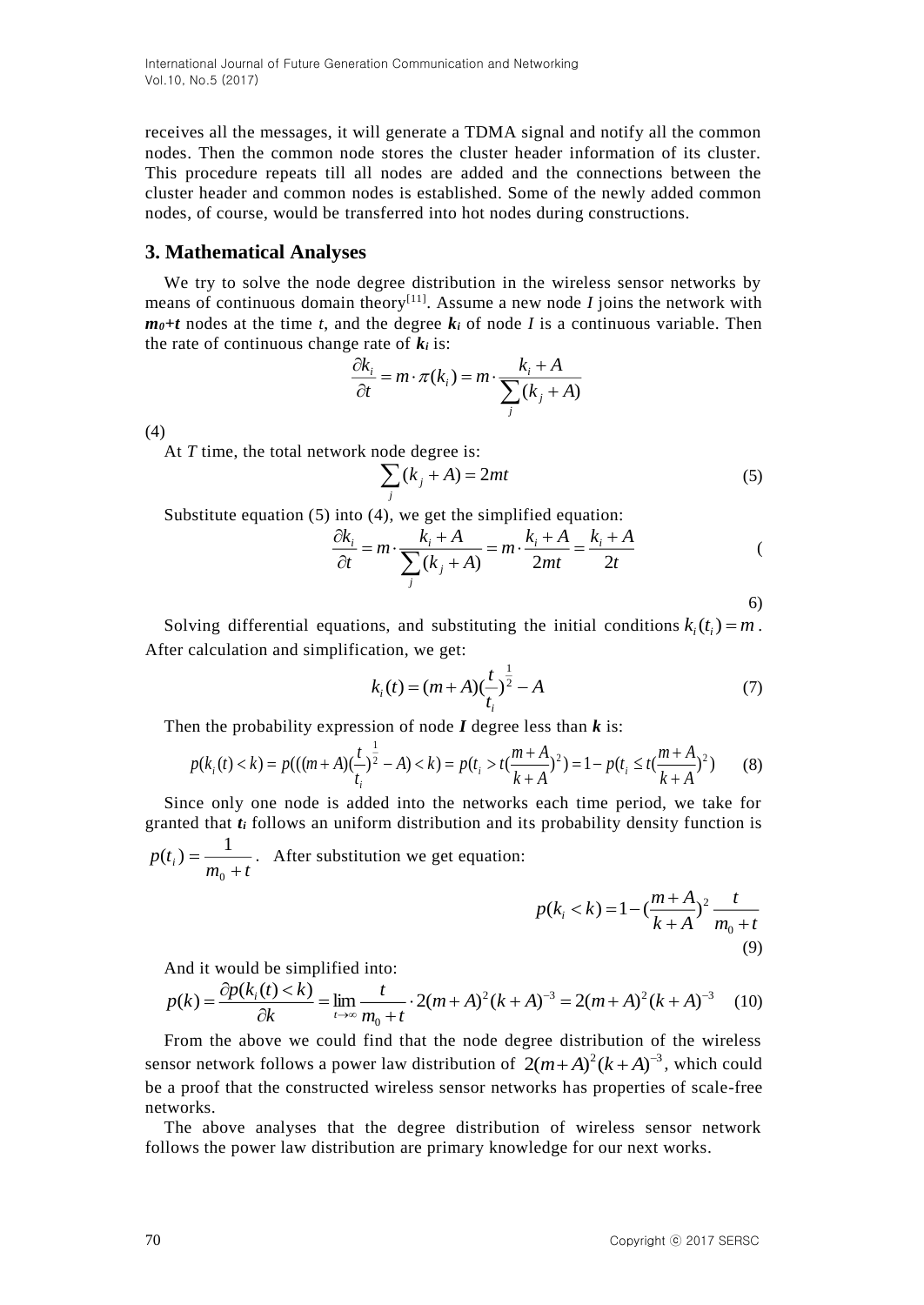## **4. Routing Algorithm Design**

### **4.1. SFRA Routing**

The procedure of scale-free wireless sensor network routing algorithm (SFRA) is shown in figure 2.



**Figure 2. Flowchart of SFRA Algorithm** 

And the algorithm is as follows:

(1) Waiting for message. Assuming node A send message to node B. First, a test whether the target address equals to that stored during last step. If equals turn to (2), otherwise turn to (3);

(2) Further test whether the message is same to that stored during the last step. If so, the message is discarded. Otherwise, algorithm forwards the message using the last routing path after searching the routing table.

(3) Assuming CH of cluster where node A is located is *X*, the CH of cluster where node B is located is *Y*, a test whether *X* equals *Y* is performed. If *X*=*Y* turn to (4), otherwise turn to step (5);

(4) Since  $X=Y$ , the communication is within a cluster. The algorithm directly forward data according to the shortest path after setting the target address and obtaining the ID number of target node;

(5) To determine whether there is the shortest path in routing table. If so, the message is forwarded. Otherwise turn to (6);

(6) CH *X* transmits the message to the CH *Y*. Algorithm regards the wireless sensor network as an undirected graph, CDZ algorithm<sup>[12]</sup> is and implemented by CH *X* to calculate the shortest path to forward message, then to store it to the routing table of cluster head cache and to inform all the related nodes in this path  $[14]$ . After this procedure, the message is transmitted by the shortest path in routing table from CH *X* to CH *Y*. CH *Y* sends the data to node B since they are in the same cluster. And turn back to (1).

#### **4.2. Routing Robustness Analysis**

Robustness refers to the properties that when a node dies due to energy exhaustion or attacks in WSN, the remained nodes could still be capable of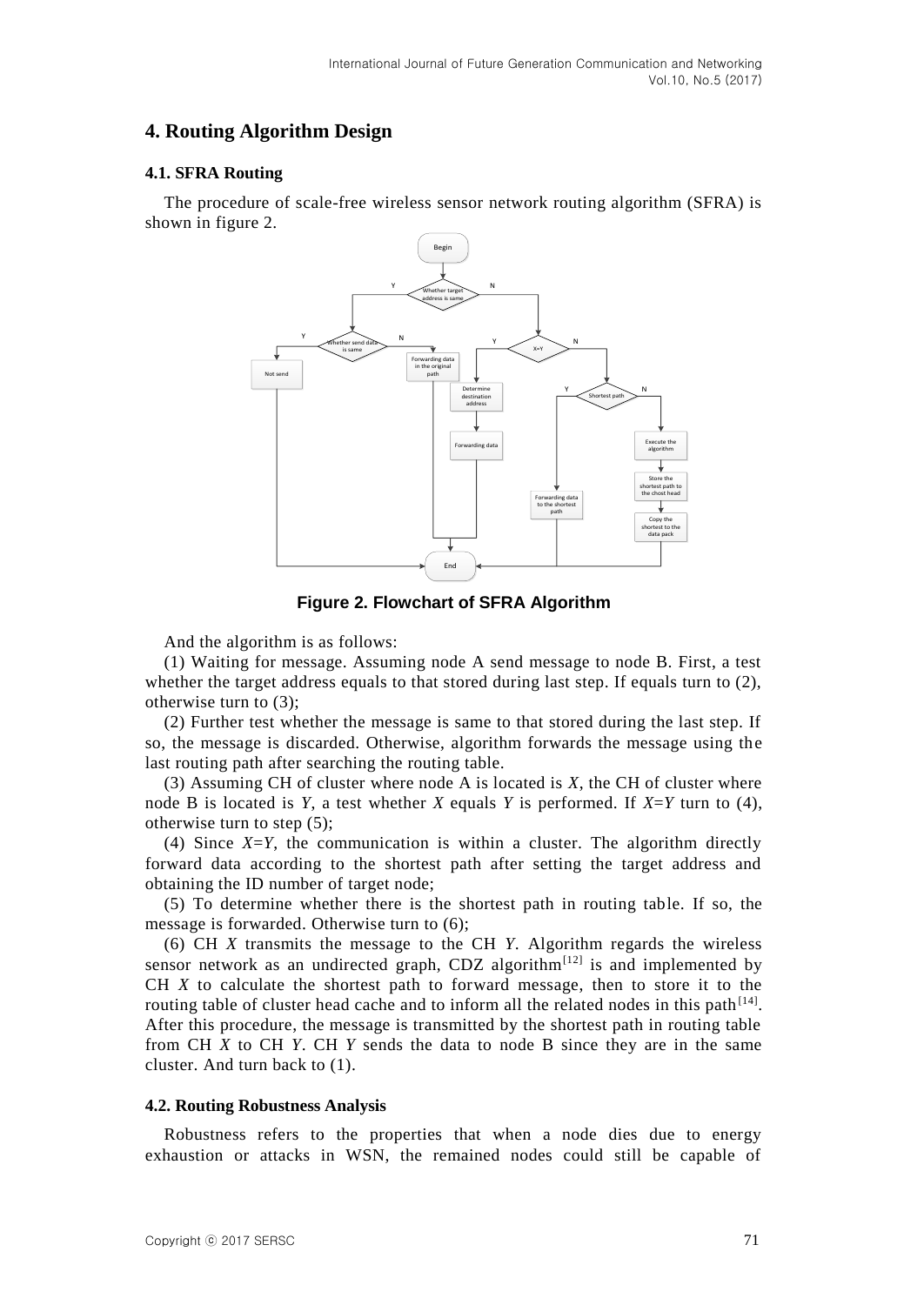maintaining normal communication, topology and performance of the network. The routing robustness<sup>[15]</sup> is the ability to properly route and maintain overall performance to an acceptable level in the networks no matter what uncontrollable external factors there would be. Therefore, routing robustness is an important basis to evaluate the performance of a routing algorithm.

SFRA routing algorithm is dependent on the scale free topology of the target wireless sensor networks. As mentioned above, the node degree distribution of the scale free network obeys a power law property. And the wireless sensor networks with such features thus have an excellent robustness<sup>[16]</sup> against random attacks. However, the hot nodes in the networks are relatively vulnerable to target attacks<sup>[16]</sup>, and the failure of the hot nodes will effectively influence the communication quality of the wireless sensor network.

(1) Robustness of common nodes

When the common nodes fails due to energy depletion or attacks, the node will send a message to notify hot node of the cluster before the expiry. After receiving the message, the hot node will update the routing table according to the current situation in the cluster. Such cases would have little influence on the overall robustness performances of the networks.

(2) Robustness of hot nodes

Since the hot node usually has large degree, their energy consumption is much higher than others. Once the energy of the hot node is lower than the set threshold or being attacked, the communication and robustness performance of the entire cluster will be affected. In the algorithm, the dying hot node will send message to upper layer cluster head before the failures (reaching the threshold). When nearly half of the cluster head in the network fail, the algorithm would set that the sink node be notified. Then the sink node broadcast reconstruction message to all hot nodes and all common nodes by transfer of hot nodes. And SFRA routing algorithm would re construct the entire networks and routing tables.

### **5. The Simulation Analysis**

#### **5.1. Simulation Environment**

The experiment area is 200m×200m square large. About 2000 wireless sensor network nodes are set in the networks and the base coordinates is (0,0).The position of the sensor node is fixed according to this base coordinate. Sensing range of the nodes is 30m.

Simulation experiment: CPU is Intel Core i3, memory 2G, the operating system is Windows 7, and simulation software is MATLAB.

#### **5.2. Algorithm Performance Index**

In order to evaluate the performance of SFRA routing algorithm, we did experiments considering properties of network topology, node degree distribution, message transmission, energy consumption, lifecycle of network and robustness. Parameter of message transmission is important in measuring lifecycle of the networks because message transmissions cost lots of energy<sup>[4-6]</sup>. For saving more energy, the algorithm would transmit messages through the shortest routing path and the shortest time.

Network life cycle is the survival time of the network, in other words, the network is still alive when there is still a large connected subgraph enough for maintain basic communications. And parameter robustness gives monitor of such properties in experiments.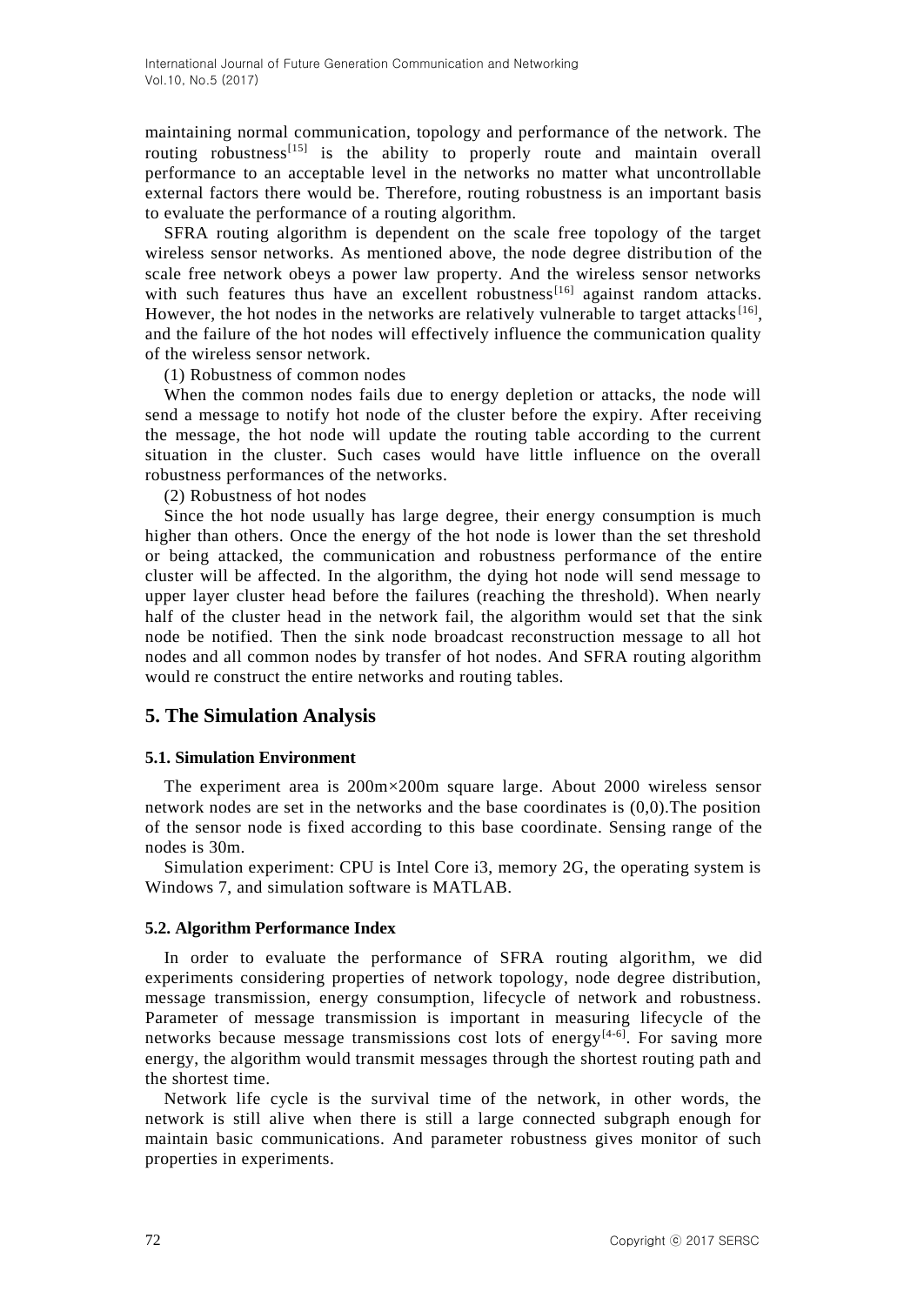In simulation experiments, we give contrasts between the SFRA and LEACH in different experiments indexes and parameters mentioned above.

#### **5.3. Simulation Experiments 1: Data Analyses**

Figure 3 gives the topology of wireless sensor networks. And the related parameters are: set initial network node number  $m_0 = 5$ , new generation edges number when introduced new nodes *m=5*, network size *N=130*. After the experiment, the clustering coefficient of network graph is 0.15, and the average path length is 2.35.



Figure 4 gives the degree distribution of wireless sensor networks. We did experiments on the different networks with size *N=1500* and *N=2000* respectively. As can be seen from the figure, degree distribution of sensor nodes obeys the power law property. The correctness of the theory could be verified.



**Figure 5. Message Transmission Comparison between LEACH and SFRA**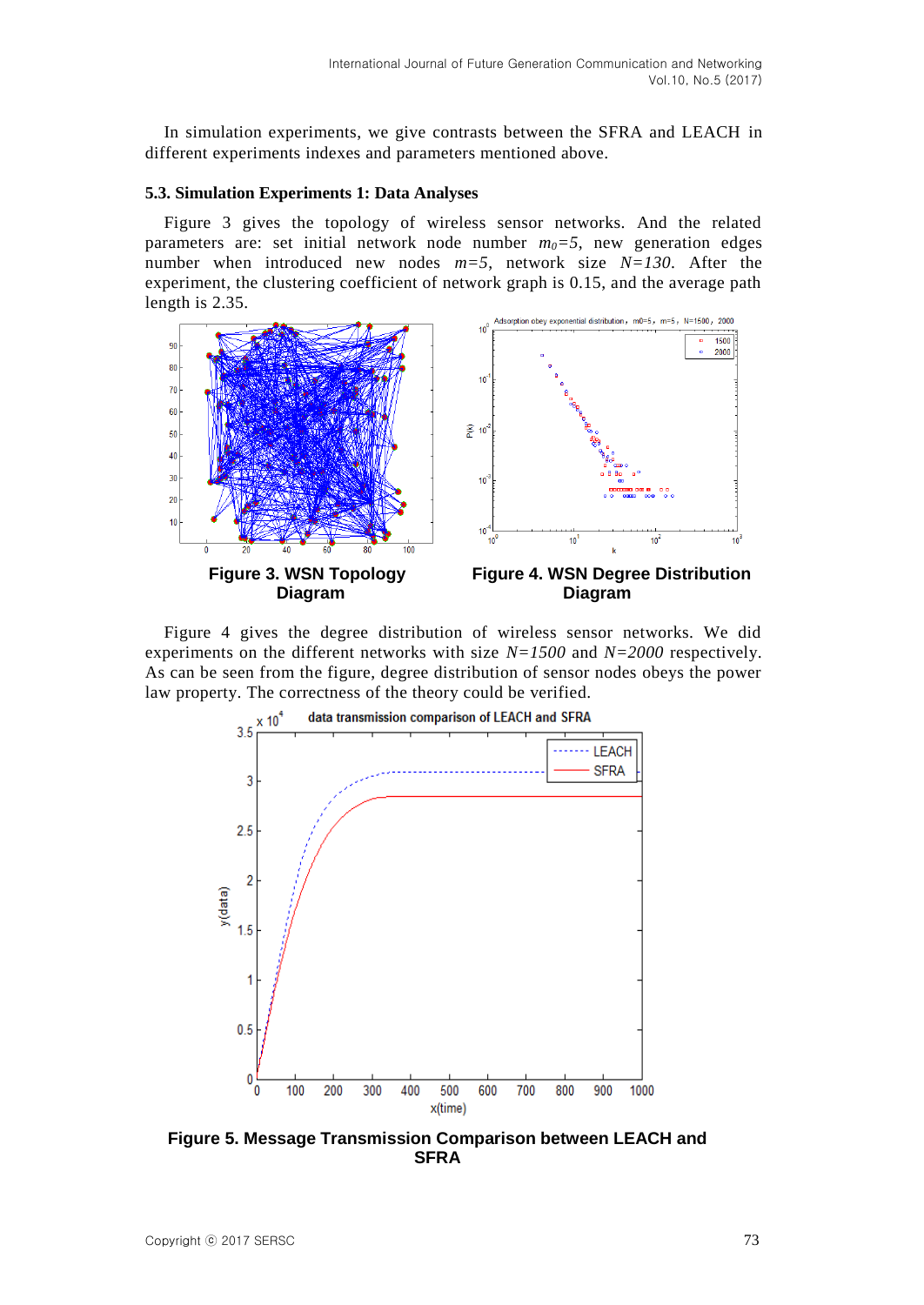International Journal of Future Generation Communication and Networking Vol.10, No.5 (2017)

Figure 5 gives message transmission performance comparison results. It can be seen from the figure that the transmission efficiency of SFRA is higher than that of LEACH. Since LEACH must communicate and forward data with the cluster head, but the cluster head storage space is limited, the data in unit time is also limited. Relatively, the SFRA algorithm has the use of the shortest path algorithm where routing path is stored, so that amount of transmitted data is less than LEACH.

Figure 6 reflects the energy consumption of the two algorithms. From the diagram, it's easy to find that the energy consumption growth rate of SFRA is less than LEACH, and the lifecycle is longer under the same workloads. At first period of time, the energy consumption of the two algorithms is basically identical. SFRA, however, is slightly better in energy performance than that of SFRA when time increases. Like what's seen in Figure 5, SFRA is slightly better than LEACH in energy consumptions due to the scale free shortest routing path algorithms. Since SFRA still has to re-select cluster head and random amount of the message in simulation experiments has to be transmitted between nodes far away from each other and the energy consumption is inevitable, there is no significant advantage of SFRA over LEACH in simulations. Given a specific circumstance that long distance transmission is rare, SFRA would show its advantages in energy saving aspect.



**Figure 6. Energy Consumption Comparison Chart of LEACH and SFRA**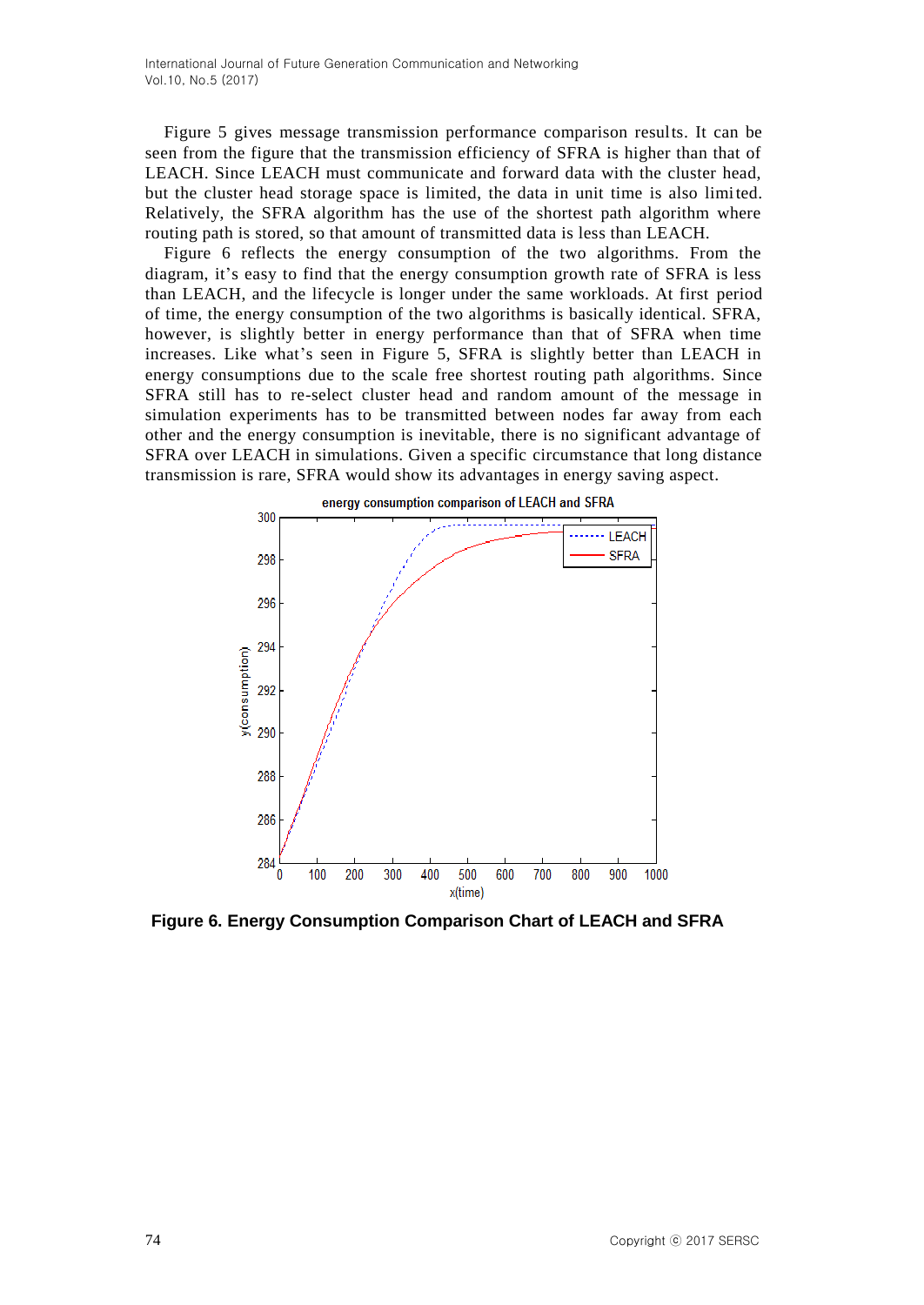

**Figure 7. Survival Number of Nodes with Time in LEACH and SFRA**

Survival nodes or remained nodes are important factors measuring performance of target algorithm and corresponding experiments are performed and illustrated in Figure. 7.

It can be seen from the figure that SFRA is superior to LEACH in remained survival nodes. Number of survival nodes in both algorithm drops sharply during simulations, and due to shortest routing algorithm, SFRA would save certain amount of energy during message delivery and remain to survive a little longer than LEACH. Besides, LEACH does not considered the distribution of cluster head at the time of election. Energy consumption of nodes in this area is large when the elected cluster heads are close to each other.

#### **5.4. Simulation Experiments 2: Performance Evaluations**

We mainly focus on comparison among SFRA, Flooding algorithm, LEACH algorithm and NRBBRP algorithm[13].

(1) Overall performance evaluations

| Algorithm      | <b>SFRA</b>  | Flooding   | <b>LEACH</b> | <b>NBEERP</b> |
|----------------|--------------|------------|--------------|---------------|
| WSN life cycle | long         | short      | middle       | middle        |
| Computational  | high         | low        | middle       | middle        |
| complexity     |              |            |              |               |
| Implementation | middle       | low        | middle       | high          |
| complexity     |              |            |              |               |
| Logical        | hierarchical | horizontal | hierarchical | hierarchical  |
| topology       |              |            |              |               |
| structure      |              |            |              |               |

**Table 1. Overall Performance Evaluation of Four Routing Algorithms**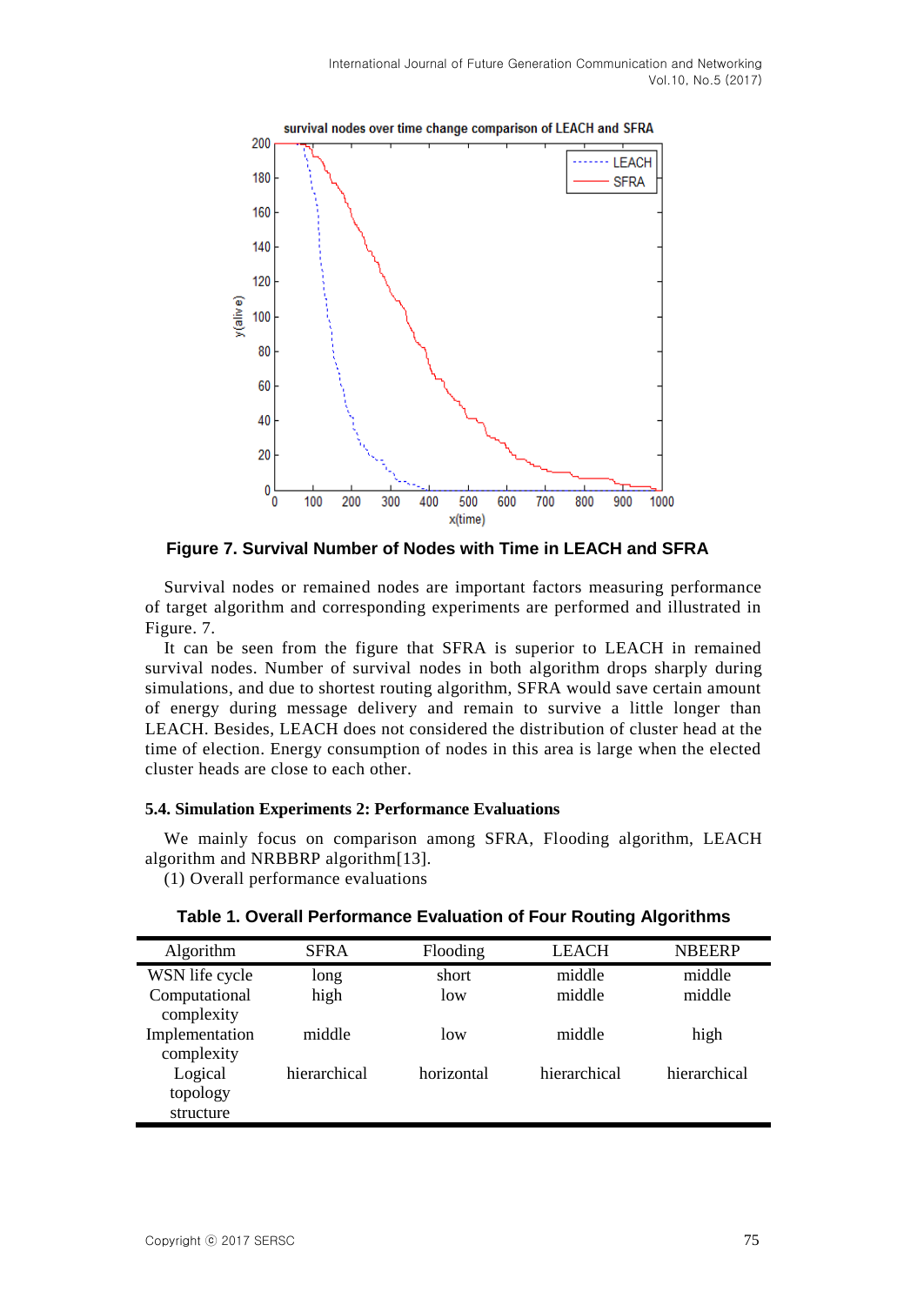Flooding algorithm is a kind of flat routing algorithm mainly using the broadcast method to select path, and has a comparative low computational complexity. LEACH algorithm, SFRA algorithm and NEBBRP algorithm have higher computational complexity due to their hierarchical routing architecture. The SFRA algorithm is almost as much as the LEACH algorithm in computational complexity. (2) Routing reliability evaluations

| Algorithm     | Simulation Time ms |       |       |       |       | Average      |
|---------------|--------------------|-------|-------|-------|-------|--------------|
|               | 20                 | 40    | 60    | 80    | 100   | reliability% |
| Flooding      | 89.01              | 86.23 | 75.65 | 67.71 | 58.13 | 75.35        |
| <b>LEACH</b>  | 70.21              | 67.77 | 69.38 | 64.82 | 56.68 | 65.77        |
| <b>NBEERP</b> | 83.22              | 93.35 | 89.49 | 85.80 | 71.76 | 84.52        |
| <b>SFRA</b>   | 90.30              | 93.21 | 96.66 | 95.86 | 93.50 | 93.91        |

**Table 2. Reliability Evaluation of Four Routing Algorithm**

In experiments, the message correctly received by the sink nodes within the given period of time in all four algorithms is used to judge the reliability. The more messages received correctly in less time, the more reliable an algorithm is. SFRA algorithm uses information fusion to reduce the message traffic and increase the reliability compared with other algorithms.

(3) Evaluations of network node degree distribution

Due to the power law properties of scale free topology, the SFRA algorithm has a variable power exponent. As is well known, the power exponent is closely related to performance of networks, an increase of power exponent would result in high efficiency in communications and low robustness against target attacks. So the SFRA algorithm could be easily adjusted to different environment for specific requirements.

The node degree distribution of network with Flooding algorithm is uniform distribution with average degree is 6. LEACH algorithm does not have prescriptive degree distribution, and the network topology is also relatively random, the average connection degree is 4.

| Algorithm     | Degree distribution  | Average<br>connectivity | Network topology<br>structure type |
|---------------|----------------------|-------------------------|------------------------------------|
|               |                      |                         |                                    |
| Flooding      | Uniform distribution | 6                       | Regular network                    |
| <b>LEACH</b>  | Nonuniform           | 4                       | Random network                     |
|               | distribution         |                         |                                    |
| <b>NBEERP</b> | Cubic distribution   | 3.8                     | No classification                  |
| <b>SFRA</b>   | Power law            | Variable(greater        | Scale free network                 |
|               | distribution         | than $2)$               |                                    |

**Table 3. Node Degree Distribution of Four Routing Algorithms**

From the above analyses, we see that the SFRA algorithm has advantages over others in aspects of the overall evaluation, routing reliability. And node degree distribution of SFRA is flexible according to specific requirements. By the experiments, the algorithm could be useful in routing wireless sensor network with limited energy and dynamic topology.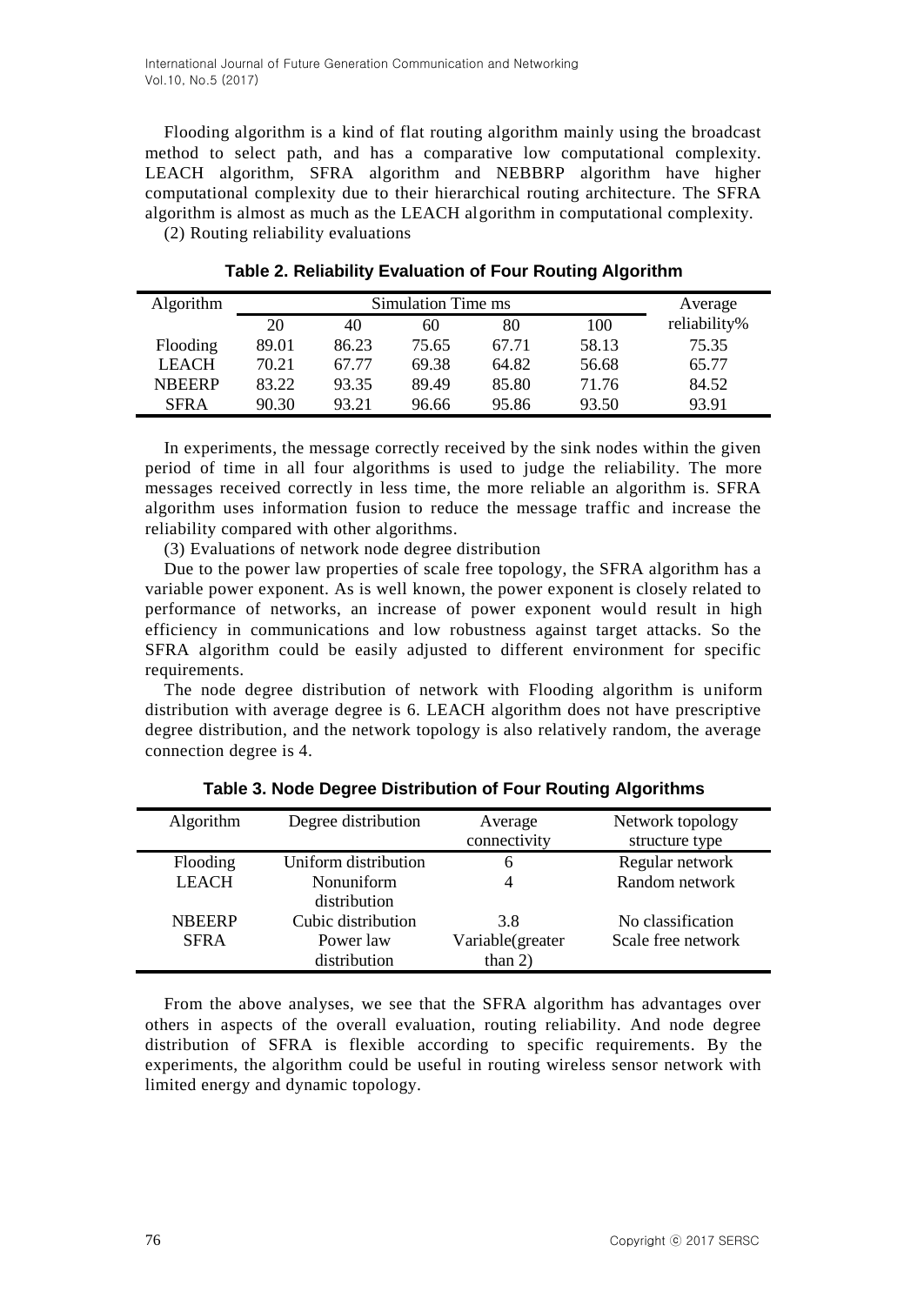### **6. Conclusions**

The wireless sensor network routing algorithm based on the scale free topology properties were studied in this paper. For a better overall performance of the networks, scale-free specific topology structure is generated into WSN and the CDZ algorithm is introduced to calculate the shortest path of message delivery. Simulations experiments showed that the proposed algorithm had a great advantage in reducing the energy consumption of sensor networks, and extending the network life cycle than the others given routing algorithm. Adjustment of power exponent would help SFRA to the flexible applications in different environment requirements. The networks would show shorter routing path but lower robustness against target attacks with higher power exponent. And a quantitative research of power exponent adjustments would be out next work.

### **7. Acknowledgement**

This work is financially supported by the National Natural Science Foundation of China (No. 61373159), the program for Liaoning Excellent Talents in University (LJQ2015095), the Shenyang Key Laboratory Project and the Open foundation of Key lab of Information Networking and Confrontation of Shenyang Ligong University (No. 4771004kfs18).

## **References**

- [1] Barabási A L, Albert R. Emergence of scaling in random networks[J]. Science, 1999, 286(5439): 509- 512.
- [2] Shen Chaojie.Evaluation of the degree distribution of the Improved BA complex network model[D]. Hebei University of Technology,2007.
- [3] Guo Wenzhong,Liu Zhanghui,Wang Xiaoxi,etc.A hybrid routing algorithm with adaptive coefficients in the scale-free network with power[J]. Mini Computer System,2014,3:4.
- [4] Tian Yong,Tang Zhenan,Yu Yan.An adaptive clustering routing algorithm for indoor wireless sensor networks with energy balance[J]. Journal of Electronics and Information Science, 2013, 35(12):2992- 2998.
- [5] Zhu Zhinan,Zhu Lei,Chen Jianbin.An improved scale-free network model[J]. Military Communication Technology.2010,2:8.
- [6] Wen Hong,Fan Xiaoping,Zhang Huifu,etc.Design of dynamic local routing policy o the scale free network[J]. Computer Engineering and Applications, 2014, 50(20): 10-14.
- [7] Wen Hong,Fan Xiaoping,Zhang Huifu,et al.Optimization and design of local routing algorithm for scale free network[J].Journal of Hunan University Natural:Science editon, 2014, 41(10): 122-128.
- [8] Zhou Xiancun,Li Mingxi,Chen Zhenwei,etc.Based on hybrid hierarchical,probabilistic packet markers of WSNs node localization algorithm[J].Journal of Electronics and Information Science, 2014, 36(2): 384-389.
- [9] Wang Xiaofan,Li Xiang,Chen Guanrong.Complex network theory and its application[M].Tsinghua University Press Limited Company, 2006
- [10] Xu J, Wang X F. Cascading failures in scale-free coupled map lattices[J]. Physica A: Statistical Mechanics and its Applications, 2005, 349(3): 685-692.
- [11] Han Tao. Research on WSNs topology control algorithm based on the theory of scale free[D].Yan Shan University, 2014.
- [12] Ding Nan,Tan Guozhen,You Di,etc.An opportunity routing algorithm based on WSN time variant and energy balance of nodes remaining energy balance[J], 2013, 35(3): 715-720.
- [13] Su Jiwei,Zhao Hai,Zhang Wenbo,etc.A wireless sensor network routing algorithm based on embedded technology[J].Computer Engineering, 2006, 32(14): 87-88.
- [14] Tang F, You I, Guo S, et al. A chain-cluster based routing algorithm for wireless sensor networks[J]. journal of intelligent manufacturing, 2012, 23(4): 1305-1313.
- [15] Ye F, Zhong G, Lu S, et al. A robust data delivery protocol for large scale sensor networks[C]//Information Processing in Sensor Networks. Springer Berlin Heidelberg, 2003: 658-673.
- [16] Kollios G, Byers J W, Considine J, et al. Robust Aggregation in Sensor Networks[J]. IEEE Data Eng. Bull., 2005, 28(1): 26-32.